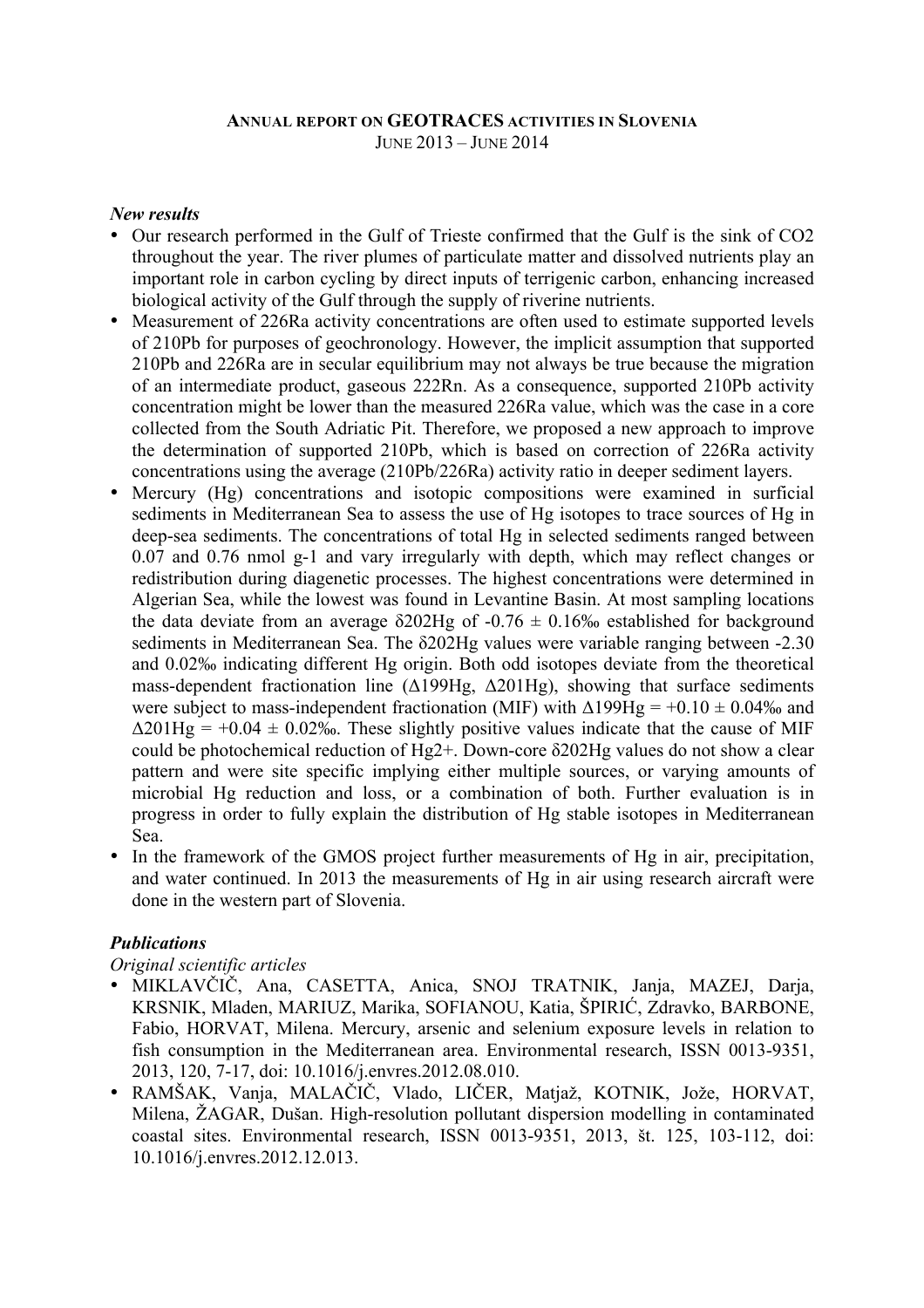- BRATKIČ, Arne, OGRINC, Nives, KOTNIK, Jože, FAGANELI, Jadran, ŽAGAR, Dušan, YANO, Shinichiro, TADA, Akihide, HORVAT, Milena. Mercury speciation driven by seasonal changes in a contaminated estuarine environment. V: International Workshop on Mercury in contaminated sites: characterization, impacts and remediation, 10-14 October, 2010, Piran, Slovenia, (Environmental research, ISSN 0013-9351, vol. 125, 2013). New York: Academic Press, 2013, 125, 2013, 171-178, doi: 10.1016/j.envres.2013.01.004.
- KORON, Neža, FAGANELI, Jadran, FALNOGA, Ingrid, MAZEJ, Darja, KLUN, Katja, KOVAČ, Nives. Association of macroaggregates and metals in coastal waters. Marine Chemistry, ISSN 0304-4203. [Print ed.], 2013, vol 157, str. 185-193, doi: 10.1016/j.marchem.2013.10.003.
- MALFATTI, F., TURK, Valentina, TINTA, Tinkara, MOZETIČ, Patricija, MANGANELLI, M., SAMO, T.J., UGALDE, J.A., KOVAČ, Nives, STEFANELLI, M., ANTONIOLI, M., FONDA UMANI, Serena, DEL NEGRO, P., CATALETTO, B., HOZIĆ, Amela, IVOŠEVIĆ DENARDIS, Nadica, ŽUTIĆ, V., SVETLIČIĆ, Vesna, MIŠIĆ RADIĆ, Tea, RADIĆ, T., FUKS, Dragica, AZAM, Farooq. Microbial mechanisms coupling carbon and phosphorus cycles in phosphorous-limited northern Adriatic Sea. Science of the total environment, ISSN 0048-9697, 2013, 470-471, 1173-1183, doi: 10.1016/j.scitotenv.2013.10.040.
- RAICICH, Fabio, MALAČIČ, Vlado, CELIO, Massimo, GIAIOTTI, D., CANTONI, Carolina, COLUCCI, Renato R., ČERMELJ, Branko, PUCILLO, A. Extreme air-sea interactions in the Gulf of Trieste (North Adriatic) during the strong Bora event in winter 2012. Journal of geophysical research, ISSN 0148-0227, 2013, 118, 5238-5250, doi: 10.1002/jgrc.20398.
- COSOLI, Simone, LIČER, Matjaž, VODOPIVEC, Martin, MALAČIČ, Vlado. Surface circulation in the Gulf of Trieste (northern Adriatic Sea) from radar, model, and ADCP comparisons. Journal of geophysical research, ISSN 0148-0227, 2013, 118, 6183-6200. http://dx.doi.org/10.1002/2013JC009261, doi: 10.1002/2013JC009261.
- MIHANOVIĆ, Hrvoje, VILIBIĆ, Ivica, CARNIEL, S., TUDOR, M., RUSSO, A., BERGAMASCO, A., BUBIĆ, N., LJUBEŠIĆ, Z., VILIČIĆ, Damir, BOLDRIN, A., MALAČIČ, Vlado, CELIO, Massimo, COMICI, Cinzia, RAICICH, F. Exceptional dense water formation on the Adriatic shelf in the winter of 2012. Ocean Science, ISSN 1812- 0784, 2013, 9, 561-572, http://www.ocean-sci.net/9/561/2013/os-9-561-2013.pdf.
- ROŽMARIĆ, Martina, ROGIĆ, Matea, BENEDIK, Ljudmila, ŠTROK, Marko, BARIŠIĆ, Delko. Seasonal and spatial variations of (210)Po and (210)Pb activity concentrations in Mytilus galloprovincialis from Croatian coast of the Adriatic Sea. Chemosphere, ISSN 0045-6535. 2013, 93, 2063-2068, doi: 10.1016/j.chemosphere.2013.07.039.
- ŠTROK, Marko, SMODIŠ, Borut, PETRINEC, Branko, FRANIĆ, Zdenko. Correcting for potential (222)Rn loss in (210)Pb dating of sediments from the South Adriatic Pit. Quaternary geochronology, ISSN 1871-1014, 2013, 18, 93-98, doi: 10.1016/j.quageo.2013.06.002.

*Scientific conference contribution*

- CINNIRELLA, Sergio, PIRRONE, Nicola, HORVAT, Milena, KOCMAN, David, KOTNIK, Jože. Mercury bioaccumulation in the Mediterranea. V: PIRRONE, Nicola (ur.). Proceedings of the 16th International Conference on Heavy Metals in the Environment, September 23-27, 2012, Rome, Italy, (E3S web of conferences, ISSN 2267-1242, vol. 1), 4 str.
- METZGER, Eduard, LANGLET, D., VIOLLIER, E., KORON, Neža, RIEDEL, Bettina, ZUSCHIN, Martin, STACHOWITSCH, Michael, FAGANELI, Jadran, THARAUD, M., GESLIN, E., JORISSEN, F. Artificially induced migration of redox layers in Adriatic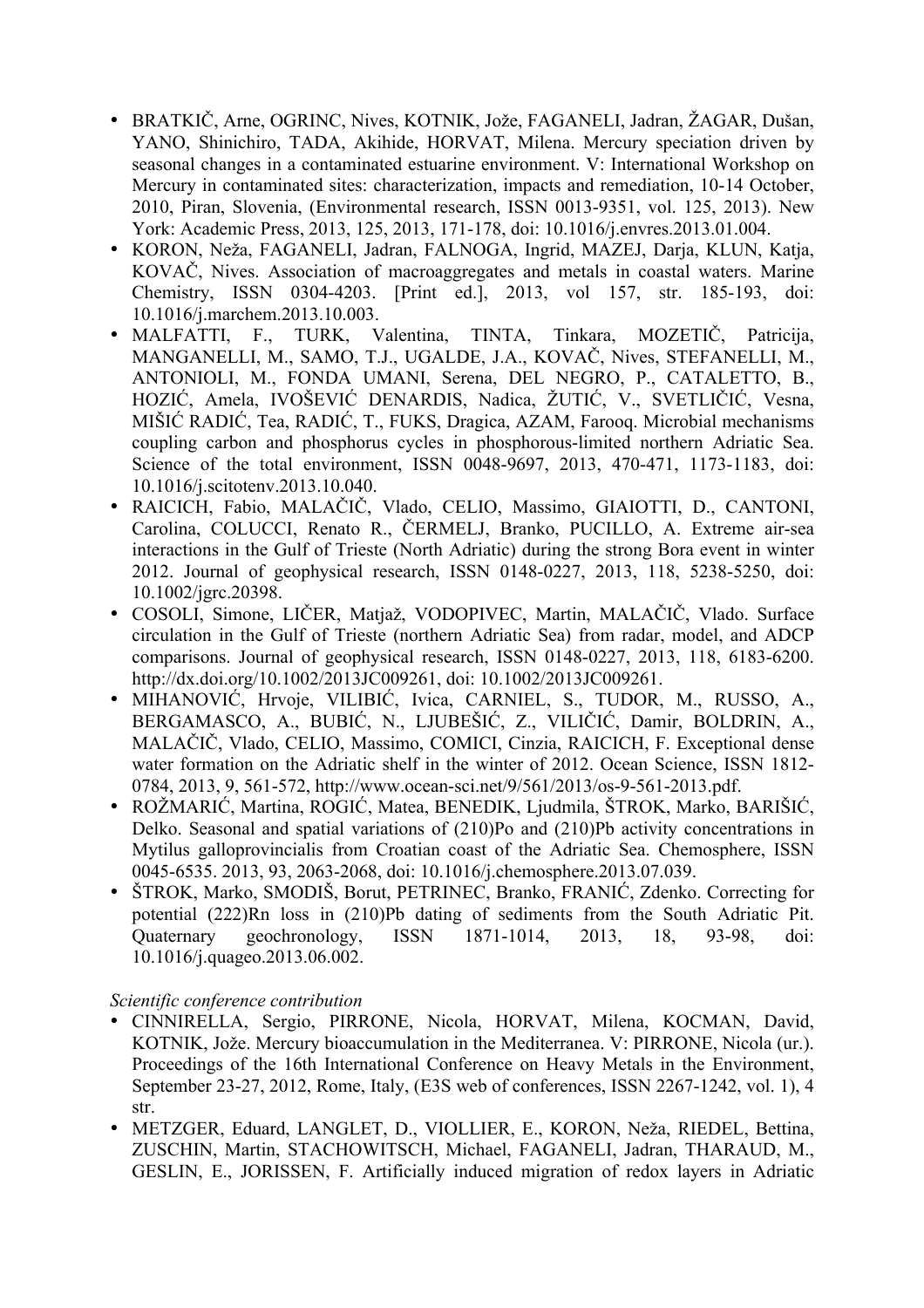sediments. V: Goldschmidt 2013, Florence, Italy, August 25-30, 2013. Goldschmidt conference abstracts 2013, (Mineralogical Magazine, ISSN 0026-461X, Vol. 77, no. 5, July 2013). London: Mineralogical Society of Great Britain & Ireland, 2013, str. A553.

- HORVAT, Milena, KOTNIK, Jože, KOCMAN, David, MIKLAVČIČ, Ana, ŽAGAR, Dušan, FAGANELI, Jadran, FAJON, Vesna, BEGU, Ermira, BRATKIČ, Arne, KORON, Neža. Mercury in the Mediterranean: presented at Symposium of the Institute of oeanography and Fisheries, 26-27 February, 2013, Split, Croatia. 2013.
- HORVAT, Milena, WÄNGBERG, Ingvar, GÅRDFELDT, Katarina, NERENTORP, Michelle, COSSA, Daniel, KNOERY, Joel, OGRINC, Nives, KOTNIK, Jože, SPROVIERI, Francesca, PIRRONE, Nicola. Global mercury observation system (GMOS) for over water measurements. V: EMSO ocean observatories challenges and progress: scientific ideas, early results and infrastructure development : Rome, 13-15 November 2013. [S. l.]: EMSO, 2013, str. 37.
- KOTNIK, Jože, HORVAT, Milena. Dissolved gaseous mercury measurements in surface and deep waters in the Mediterranean Sea. V: The 11th International Conference on Mercury as a Global Pollutant, 28th July - 2nd August 2013, Edinburgh, Scotland. ICMGP 2013. [S. l.: s. n.], 2013. http://www.mercury2013.com/registration/.
- PIRRONE, Nicola, EBINGHAUS, Ralf, CINNIRELLA, Sergio, MATTHIAS, Volker, TRAVNIKOV, Oleg, PACYNA, Jozef M., MUNTHE, John, HORVAT, Milena, SPROVIERI, Francesca. Global Mercury Observation System (GMOS) : highlights on its achievements during the first two years. V: The 11th International Conference on Mercury as a Global Pollutant, 28th July - 2nd August 2013, Edinburgh, Scotland. ICMGP 2013. [S. l.: s. n.], 2013. http://www.mercury2013.com/registration/.
- HORVAT, Milena, WÄNGBERG, Ingvar, GÅRDFELDT, Katarina, NERENTORP, Michelle, COSSA, Daniel, KNOERY, Joel, OGRINC, Nives, KOTNIK, Jože, SPROVIERI, Francesca, PIRRONE, Nicola. Global mercury observation system (GMOS) for over water measurements. V: The 11th International Conference on Mercury as a Global Pollutant, 28th July - 2nd August 2013, Edinburgh, Scotland. ICMGP 2013. [S. l.: s. n.], 2013. http://www.mercury2013.com/registration/.
- VAHČIČ, Mitja, KOTNIK, Jože, OBU, Kristina, BEGU, Ermira, FAJON, Vesna, BRATKIČ, Arne, OGRINC, Nives, HORVAT, Milena. Hg speciation in water column during oceanographic cruise Fenice 2012 (Western Mediterranean). V: The 11th International Conference on Mercury as a Global Pollutant, 28th July - 2nd August 2013, Edinburgh, Scotland. ICMGP 2013. [S. l.: s. n.], 2013. http://www.mercury2013.com/registration/.
- ŽAGAR, Dušan, RAMŠAK, Vanja, ČETINA, Matjaž, BRATKIČ, Arne, VAHČIČ, Mitja, BEGU, Ermira, OBU, Kristina, OGRINC, Nives, KOTNIK, Jože, HORVAT, Milena. Mercury mass balance in the Mediterranean Sea. V: The 11th International Conference on Mercury as a Global Pollutant, 28th July - 2nd August 2013, Edinburgh, Scotland. ICMGP 2013. [S. l.: s. n.], 2013. http://www.mercury2013.com/registration/.
- KNOERY, Joel, MARUSZCAK, Nicolas, BASTIEN, Thomas, BENOÎT, Vogüé de, COSSA, Daniel, AMMOSCATO, I., HORVAT, Milena, PIRRONE, Nicola. New methyl mercury data from the western Mediterranean water-column: preliminary results from the Fenice 2012 cruise. V: The 11th International Conference on Mercury as a Global Pollutant, 28th July - 2nd August 2013, Edinburgh, Scotland. ICMGP 2013. [S. l.: s. n.], 2013. http://www.mercury2013.com/registration/.
- BRATKIČ, Arne, KORON, Neža, RIBEIRO GUEVARA, Sergio, TINTA, Tinkara, KLUN, Katja, FAGANELI, Jadran, BARKAY, Tamar, HORVAT, Milena. Seasonal dynamics of microbial mercury transformations in sediments and water column of Gulf of Trieste (Northern Adriatic Sea). V: The 11th International Conference on Mercury as a